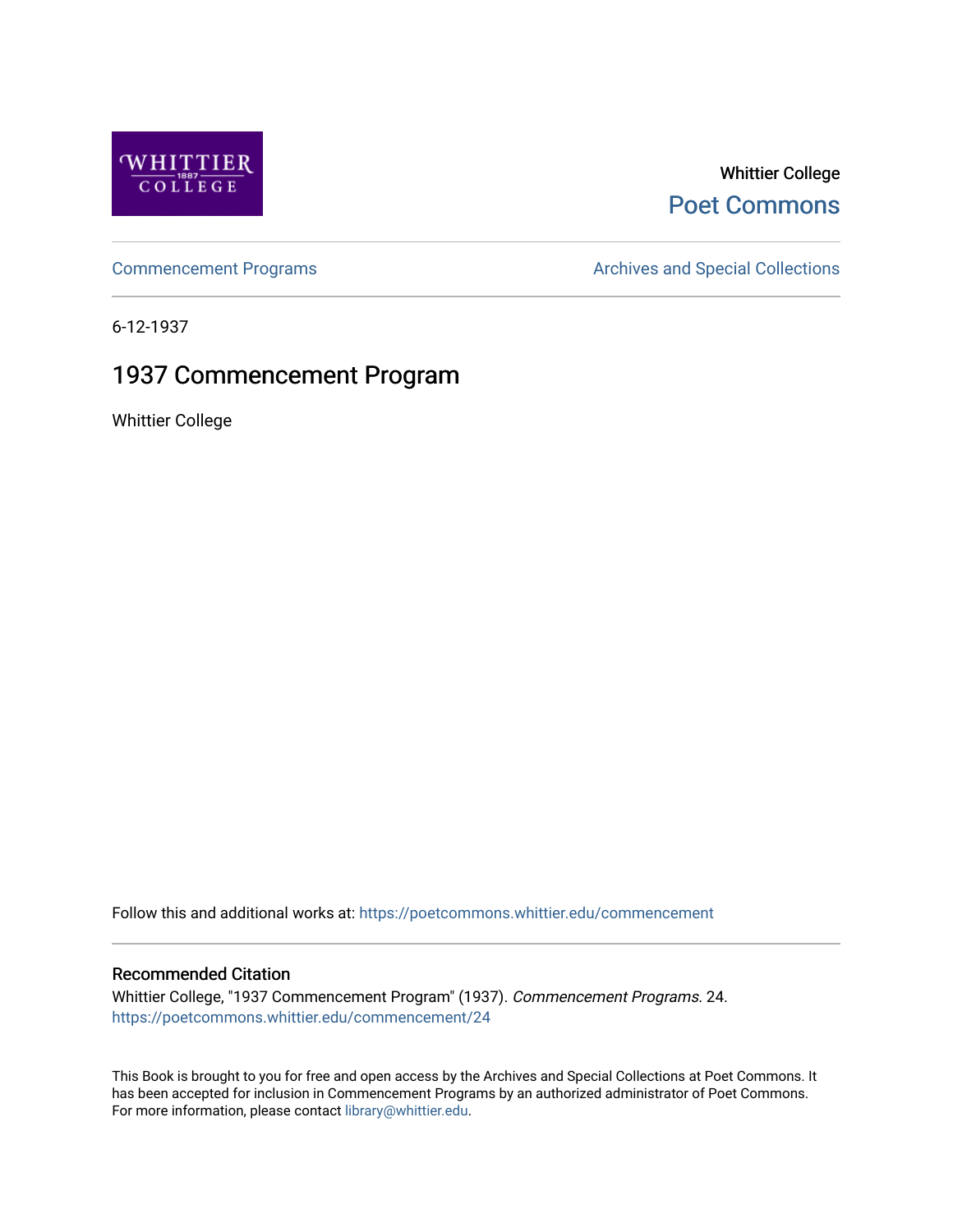WA MAN LIBRARY : *Chirty-fourth* Annual Commencement  $\circ f$ Whittier College June 12, 1937 Four-thirty o'clock p. m. Whittier College Amphitheater Whittier, California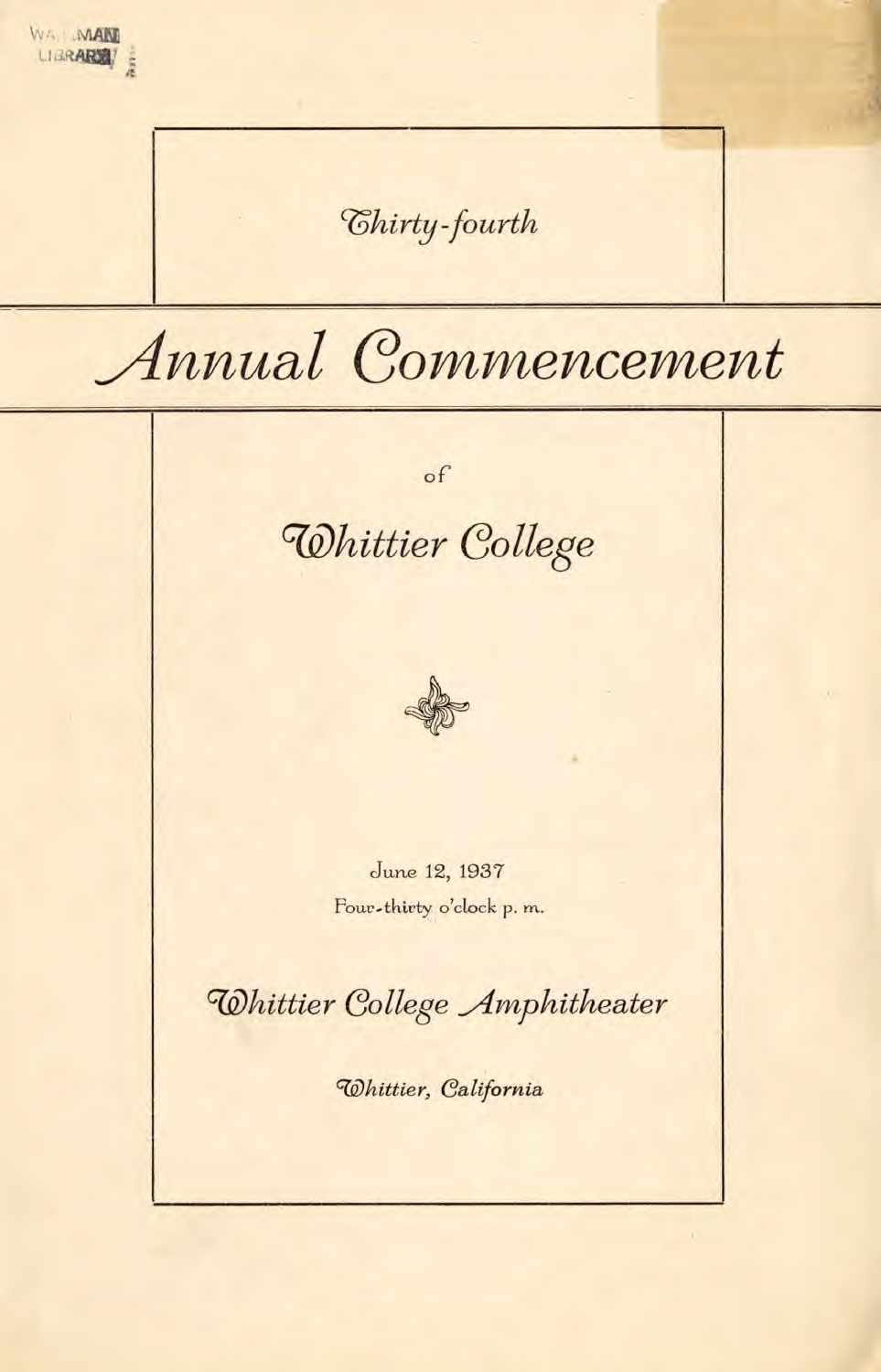



PROCESSIONAL (Audience Standing)

| Handel<br>March                                                                                                                                                                                                                                                                                                                                                                                                                                                                                                                                                                                                                                                                                                                    |
|------------------------------------------------------------------------------------------------------------------------------------------------------------------------------------------------------------------------------------------------------------------------------------------------------------------------------------------------------------------------------------------------------------------------------------------------------------------------------------------------------------------------------------------------------------------------------------------------------------------------------------------------------------------------------------------------------------------------------------|
| Whittier College Community Symphony Orchestra                                                                                                                                                                                                                                                                                                                                                                                                                                                                                                                                                                                                                                                                                      |
| Ruth Haroldson, Conductor                                                                                                                                                                                                                                                                                                                                                                                                                                                                                                                                                                                                                                                                                                          |
| Rev. Edwin T. Lewis<br>$\overline{a}$<br><b>INVOCATION</b>                                                                                                                                                                                                                                                                                                                                                                                                                                                                                                                                                                                                                                                                         |
| Grieg<br>Music — Ave Maria Stella<br>$\overline{a}$<br>$\overline{\phantom{a}}$<br>$\overline{a}$<br>$\overline{\phantom{a}}$                                                                                                                                                                                                                                                                                                                                                                                                                                                                                                                                                                                                      |
| F. Melium Christiansen<br>Hosanna                                                                                                                                                                                                                                                                                                                                                                                                                                                                                                                                                                                                                                                                                                  |
| A Cappella Choir - Frank Pursell, Conductor                                                                                                                                                                                                                                                                                                                                                                                                                                                                                                                                                                                                                                                                                        |
| - Dr. Walter F. Dexter<br>$\overline{\phantom{a}}$<br><b>ADDRESS</b>                                                                                                                                                                                                                                                                                                                                                                                                                                                                                                                                                                                                                                                               |
| - - - Dr. W. O. Mendenhall<br>THE CONFERRING OF DEGREES<br>$\overline{a}$                                                                                                                                                                                                                                                                                                                                                                                                                                                                                                                                                                                                                                                          |
| Kindergarten, Primary, Elementary, and Special<br>Dr. O. B. Baldwin<br>Credentials<br>$\overline{\phantom{a}}$<br>$\overline{a}$<br>۳<br>Dr. S. A. Watson<br><b>Senior Candidates</b><br>$\overline{a}$<br>٠<br>Mr. J. G. White<br>Y. M. C. A. Credentials<br>$\overline{a}$<br>$\frac{1}{2}$<br>$\tilde{\phantom{a}}$<br>Dr. J. H. Coffin<br><b>Secondary Teachers Credentials</b><br>۰<br>$\frac{1}{2}$<br>$\overline{a}$<br>$\overline{\phantom{a}}$<br>Dr. J. H. Coffin<br><b>Graduate Candidates</b><br>$\overline{\phantom{a}}$<br>$\overline{a}$<br>×<br>$\overline{\phantom{a}}$<br>$\tilde{}$<br>Dr. Marcus Skarstedt<br>Honorary Degree -<br>$\overline{a}$<br>$\overline{\phantom{a}}$<br><b>Announcement of Honors</b> |
| <b>ALMA MATER</b>                                                                                                                                                                                                                                                                                                                                                                                                                                                                                                                                                                                                                                                                                                                  |
| Rev. O. Herschel Folger<br><b>BENEDICTION</b>                                                                                                                                                                                                                                                                                                                                                                                                                                                                                                                                                                                                                                                                                      |
| RECESSIONAL (Audience Standing)                                                                                                                                                                                                                                                                                                                                                                                                                                                                                                                                                                                                                                                                                                    |
| Glazounow<br>"The Seasons"                                                                                                                                                                                                                                                                                                                                                                                                                                                                                                                                                                                                                                                                                                         |
| <b>Whittier College Community Orchestra</b>                                                                                                                                                                                                                                                                                                                                                                                                                                                                                                                                                                                                                                                                                        |
| Ruth Haroldson, Conductor                                                                                                                                                                                                                                                                                                                                                                                                                                                                                                                                                                                                                                                                                                          |

## CANDIDATES FOR DEGREES AND CREDENTIALS

**MASTER OF ARTS** 

Roberta Jean Forsberg A. B. Whittier College

MASTER OF EDUCATION

Margaret Douglas Blalock A. B. University of Indiana Margery F. Cole

A. B. University of Redlands

Herbert C. Lund A. B. Whittier College Evelyn Walberg A. B. University of California

**MASTER OF SCIENCE** 

A. B. Whittier College

Charles Herbert Ellis **Ruth Esther Fisher**<br> **A. B. Wilmington College**<br> **A. B. Wilmington College**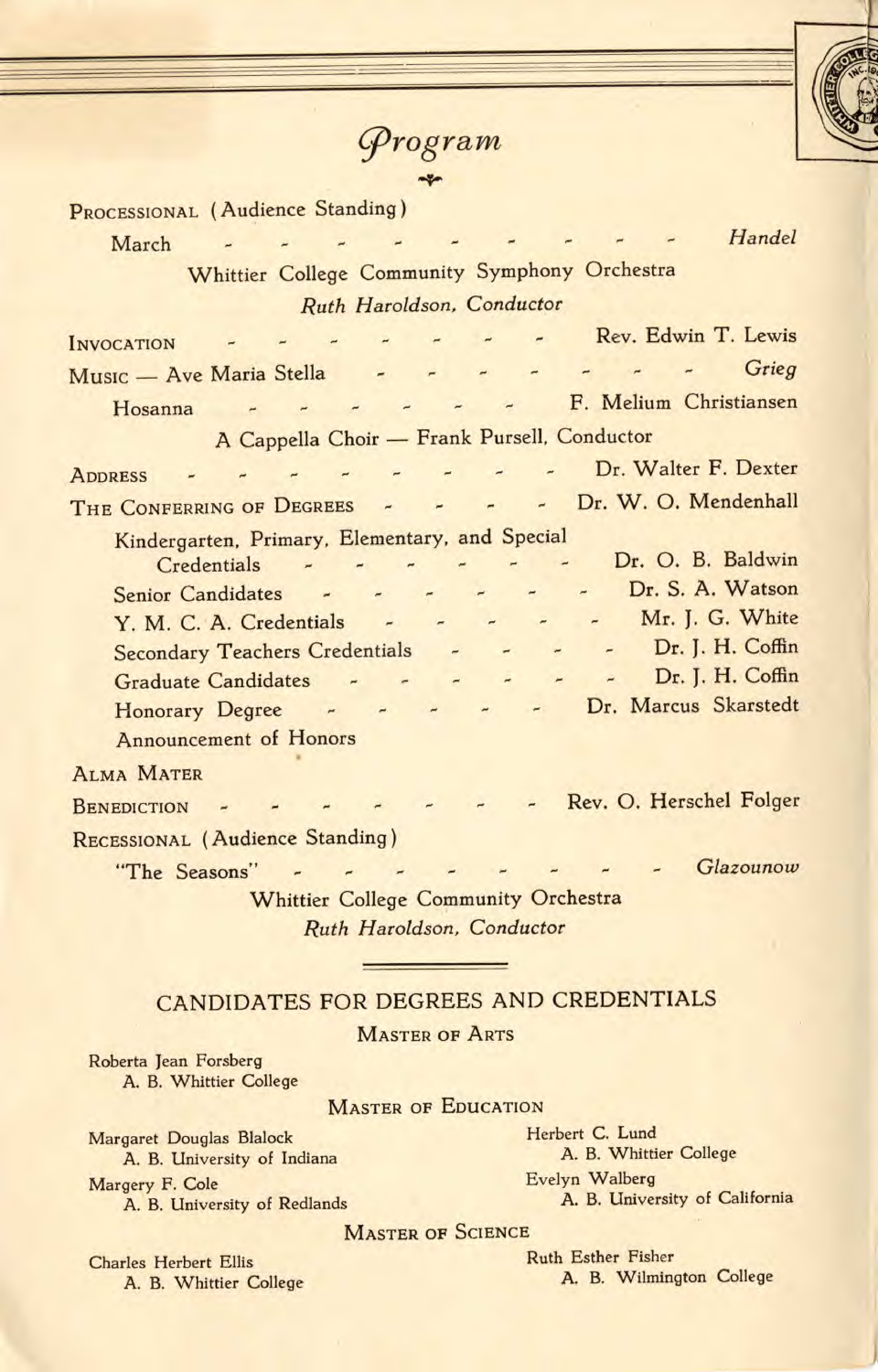

### BACHELOR OF ARTS

## COLLEGE OF LIBERAL ARTS

Helen Marie Anderson Lois Lillian Anderson James Ash Thelma Josephine Bagwell Carlos Augustus Bailey, Jr. Dorothy Jane Baker Eugene Elmer Barmore Joseph Alden Beeson Madeleine Jane Beyrle Catherine Alice Birch Lloyd Earl Bishop Gerald Eugene Bruce Sara Barbara Butterfield Clifford Melvin Byerley Caryll Elisabeth Calk Mary Evelyn Cogburn Agnes E. Cole Margaret Winifred Cook Juanita Marie Coppock Doris Elaine Crofoot Alice Ethel Darling Barbara Elizabeth Dawson Lyman Abbott Dietrick Robert B. Drury \*Ruth Margaret Dyrr Barbara May Felt Paul Harold Gardner Bruce L. Giffen Lotha Maxine Gorsuch Arthur Christian Hoffman Helen Jewel Holmstrom Jean Hopkins Thomas Edward Hunt Elvin C. Hutchison Margaret Irene Jenkins Sarah Jean Jenkins Ernest N. Jordan Genevieve Emily Joy \*Dean Melvin Krebs \*Mildred Audrey Kresin Margaret Eleanor Lautrup Margaret Pritchard Lawrence

Evelyn Marie Lindstrom Maurice D. Lingenfelter ' Patricia Jean McClintock Barbara Little Franklin Victor McCurdy Marion Louise McGregor Alta Mae Magoon Elizabeth Justine Marty Dwight Dana Miller Lulu Mae Mings William H. Mitchener Margaret Marie Morrison Howard D. Nelson Arthur Herbert North \*Vivian M. O'Heren Juanita Ott "Ernest Burton Parminter Edward Byre Patterson Frank Pavelko Wilma Grace Pemberton Annie Winifred Phelan Rachel Ralston Kenneth N. Richardson Harry Charles Riley Newton Porter Robinson Dean Lavern Shively Donald Edwin Shively Barbara Mary Starbuck James Osmyn Stout Moreau W. Strayhorn Francis T. Sweeney Dan'l Delbert Tebbs Kathryn Marie Teegarden Rachel Irene Thomas Elizabeth Thompson<br>Barbara C. Todd Lorna Winifred Todd Shirley Jean Vitt<br>Rachel Ann Weaver Howard Deane Wiley Naomi Wood Lurena Siu-ching Yee

### BROADOAKS SCHOOL OF EDUCATION

\* Wanona Koontz Baly Evelyn Hazel Bean Elizabeth Carter Elizabeth Parker Cornwell Mildred Jean Douglas \*Anne M. Fowler Gena Gasponi \*Catherine B. Henry \*Lucy Delight Irwin Violet Grace Jardine

Elaine M. Kasten Dorothy N. F. Lo Amy Kendig Mathews \*Esther Lundy Newcomb Janet Alma Nowlin Hazel Eleanor Perrigo Marjory M. Sweet \*Jean M. Thomson Mary E. Wright Ethel Lenna B. Wyatt

## Y. M. C. A. CREDENTIALS

James Ash Rodney Baldwin B. S. University of California Bruce L. Giffen E. Burton Parminter A. B. Whittier College

At End of Summer School

Virginia Perkins A. B. Whittier College Edward Horton Savage A. B. Whittier College William 0. Watkins A. B. University of California

In February